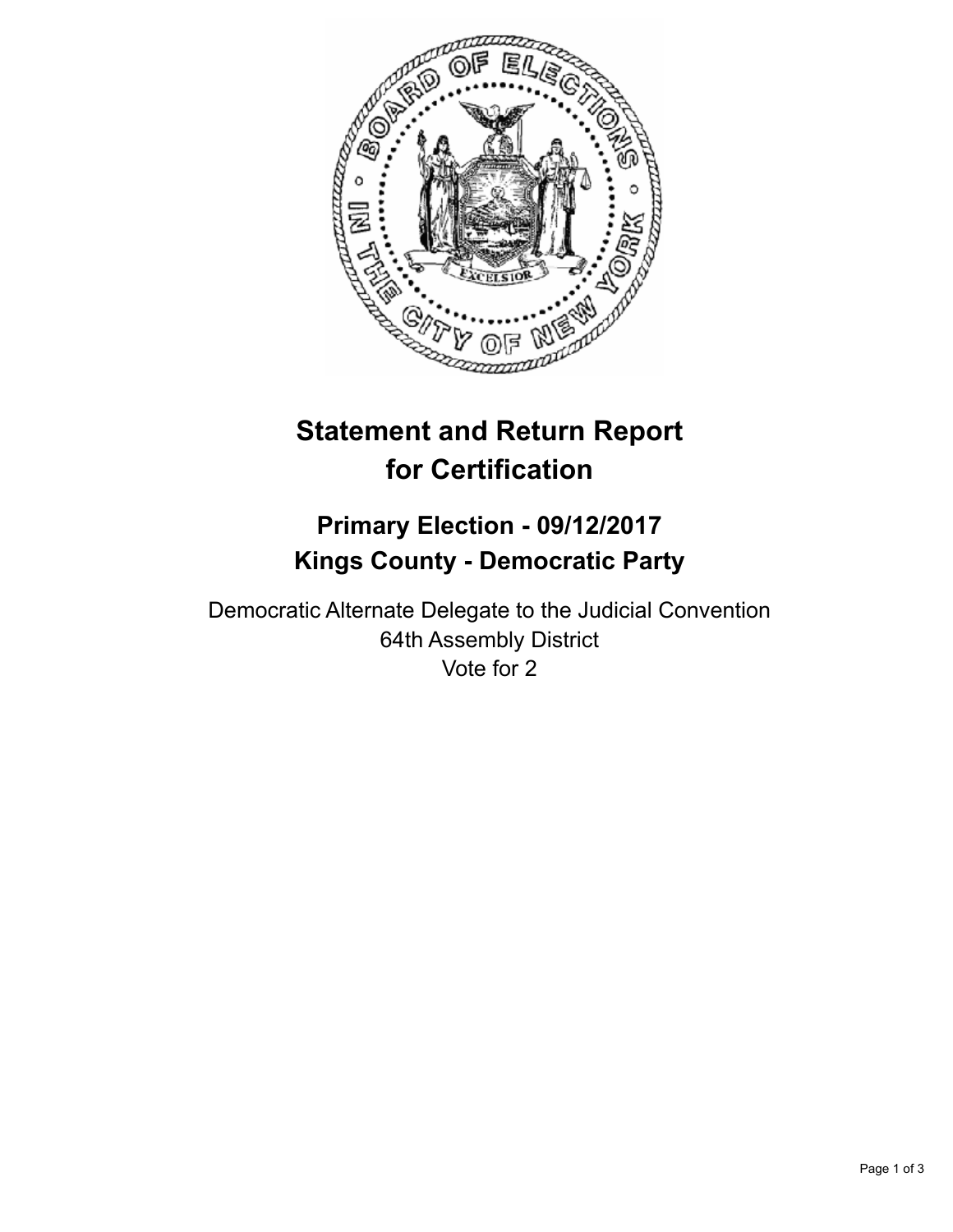

## **Assembly District 64**

| <b>PUBLIC COUNTER</b>                                    | 2,565 |
|----------------------------------------------------------|-------|
| MANUALLY COUNTED EMERGENCY                               | 0     |
| <b>ABSENTEE / MILITARY</b>                               | 54    |
| <b>AFFIDAVIT</b>                                         | 11    |
| <b>Total Ballots</b>                                     | 2,630 |
| Less - Inapplicable Federal/Special Presidential Ballots | 0     |
| <b>Total Applicable Ballots</b>                          | 2,630 |
| DOROTHY CARROLL                                          | 1,340 |
| <b>WILLIAM MORTON</b>                                    | 931   |
| <b>BRIAN J. KASZUBA</b>                                  | 484   |
| PIERRE A. LEHU                                           | 475   |
| AMES GRAWERD (WRITE-IN)                                  | 1     |
| NATHALI ZAMORA (WRITE-IN)                                | 1     |
| NIDAA MAHMOOD (WRITE-IN)                                 | 1     |
| PEKHAM PAL (WRITE-IN)                                    | 1     |
| SANDRA MYERS (WRITE-IN)                                  | 1     |
| SEAN COLLINS (WRITE-IN)                                  | 1     |
| UNATTRIBUTABLE WRITE-IN (WRITE-IN)                       | 5     |
| <b>Total Votes</b>                                       | 3,241 |
| Unrecorded                                               | 2,019 |